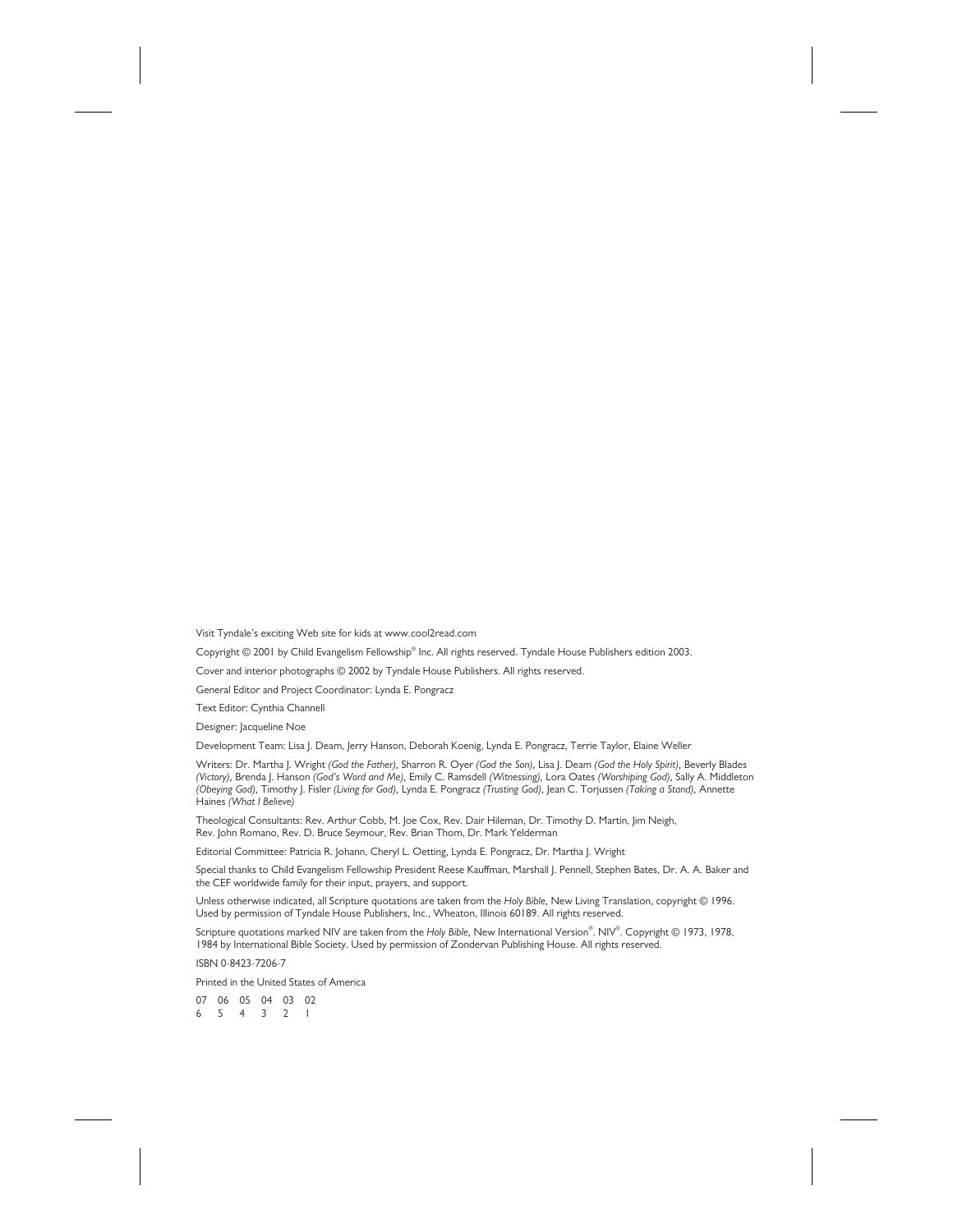# Are You Ready for an Adventure?

Getting to know God is a great adventure! Did you know that God wants you to spend time with him each day? He does! Some people call that special time with God a "quiet time" or "devotions." It's a time to quietly sit and read and think about God and to talk to him in prayer.

*The One Year Book of Real Life Encounters with God* has been written to help you in your quiet time. Each devotional will help you to learn more about God, about yourself, and about the world around you. The best part is that there's a new devotional adventure every day of the year!

Choose a special time each day for your quiet time—maybe when you first wake up in the morning or just before you go to bed at night. Be sure you have this book, a pen or pencil, and your Bible if you have one.

# Are you ready to start on your adventure? Here's a road map to help you!

## YOUR FIRST STOF--DEVOTIONAL STATION!

# Here's what to do each day . . . starting with January 1!

- Talk to God. Ask him to help you to understand the things you will be reading during your quiet time.
- Read the Bible memory verse. It's at the side of the page. If you have a Bible, try to find the verse for yourself. See how quickly you can memorize this verse!
- Read the devotional. Each devotional will answer an important question such as: *Who is God? Does God always answer prayer? Why should I obey God when others don't?* Take your time reading the devotional and think about what it says.
- Write your answer. Read the question following the devotional and write or draw your answer. This helps you remember what you've learned!
- Talk to God again. There's a prayer starter at the end of each devotional that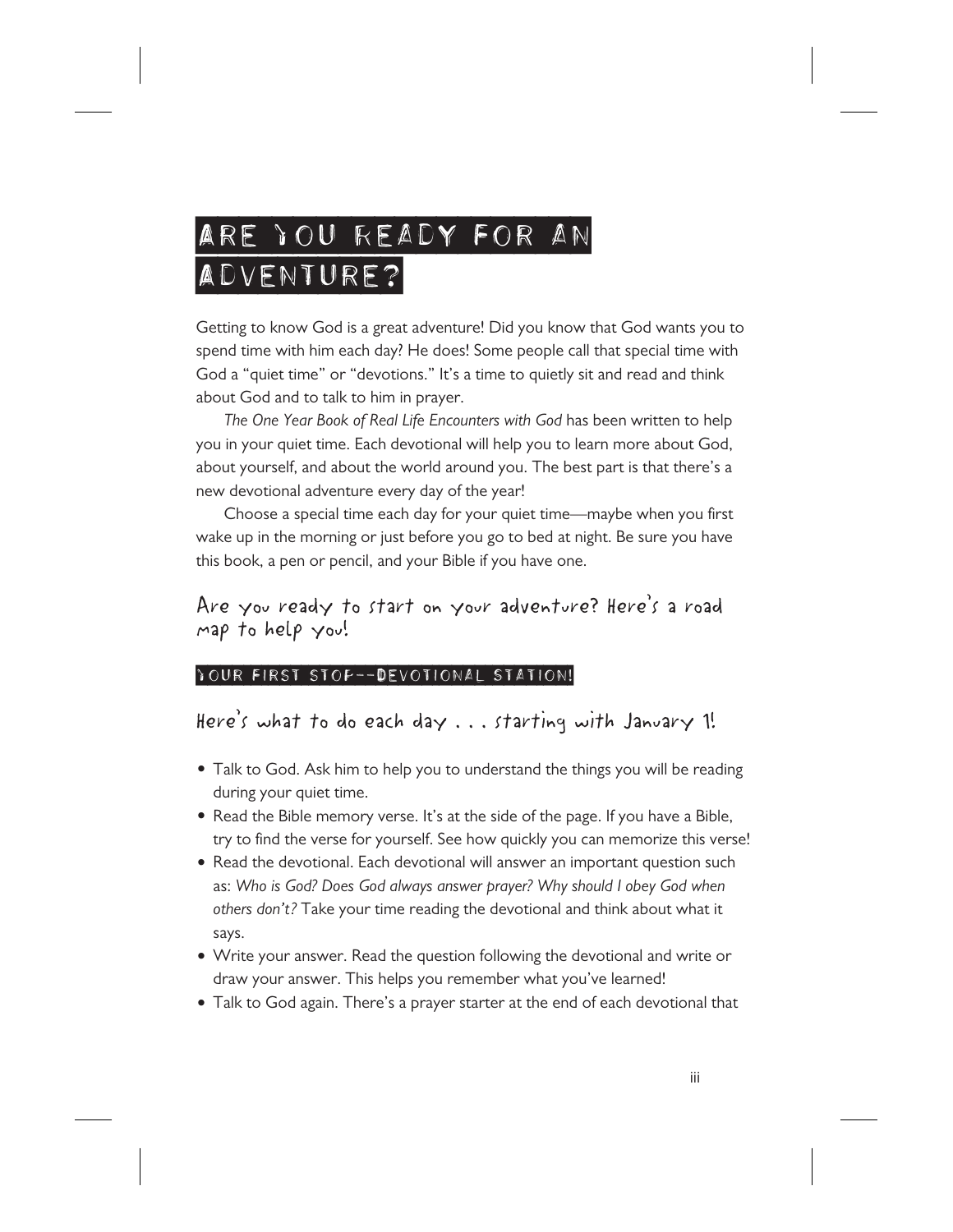can help you, but you can also make up your own prayer. You can pray about other things too. Thank God for all he does for you. Talk to God about problems or ask him to help you or someone you love. God is looking forward to hearing from you!

# But that's not all! There are more exciting places to visit on your adventure!

## Memory Zone

Special pages scattered throughout *The One Year Book of Real Life Encounters with God* list some great Bible verses for you to read. See how many of these verses you can memorize. Let a friend or family member test you to see if you can say all the verses on a page.

## Activity Center

At the end of each month of devotionals in *The One Year Book of Real Life Encounters with God,* you'll find a fun activity page. Fill in the missing words or solve the puzzle, and then write about what you've learned.

Wow! You have a whole year's worth of exciting places to visit in The One Year Book of Real Life Encounters with God! Don't wait another day. Turn to today's date and get started on your daily adventures with God!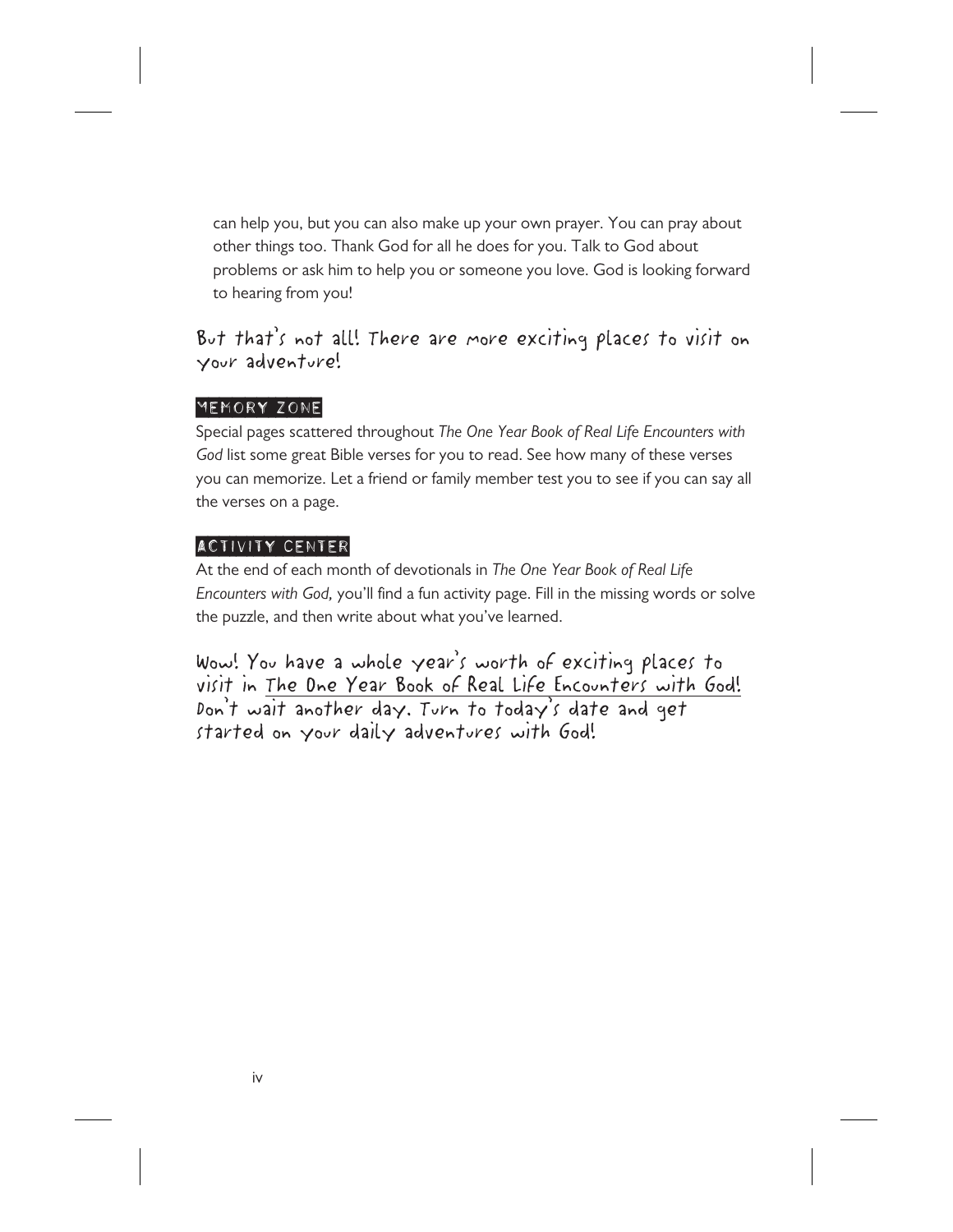# Table of Contents

| <b>February</b><br>March<br>God the Holy Spirit. 65<br>April<br>May<br>God's Word and Me 131<br><b>Squi.</b><br>July<br>Worshiping God 197<br><b>August</b><br>September<br>October<br><b>November</b><br>December | January |
|--------------------------------------------------------------------------------------------------------------------------------------------------------------------------------------------------------------------|---------|
|                                                                                                                                                                                                                    |         |
|                                                                                                                                                                                                                    |         |
|                                                                                                                                                                                                                    |         |
|                                                                                                                                                                                                                    |         |
|                                                                                                                                                                                                                    |         |
|                                                                                                                                                                                                                    |         |
|                                                                                                                                                                                                                    |         |
|                                                                                                                                                                                                                    |         |
|                                                                                                                                                                                                                    |         |
|                                                                                                                                                                                                                    |         |
|                                                                                                                                                                                                                    |         |
|                                                                                                                                                                                                                    |         |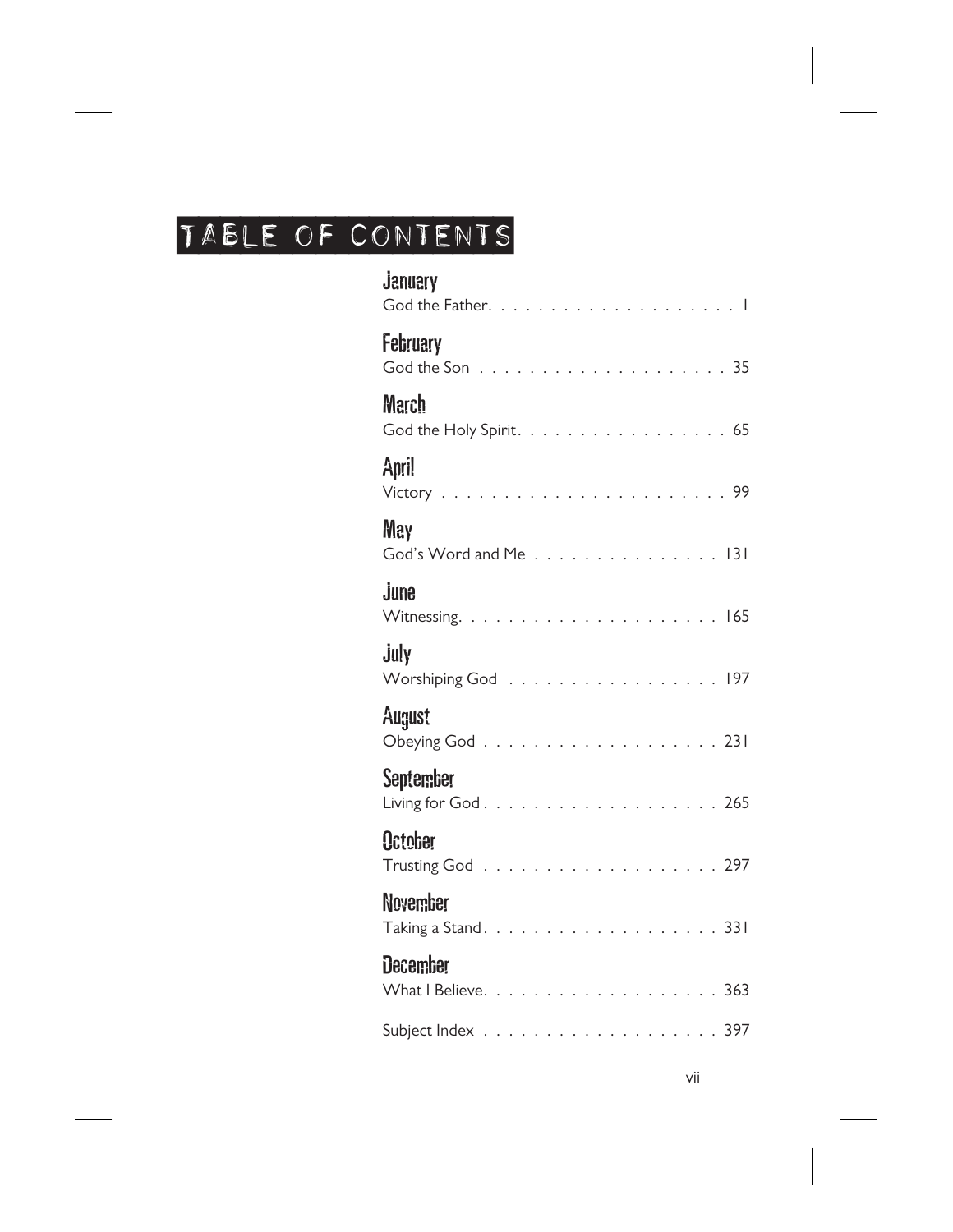**1**

# WHO IS GOD?

The heavens tell of the glory of God. The skies display his marvelous craftsmanship.

#### YOU CAN PRAY:

Psalm 19:1

Dear God, thank you for being a great God! Thank you for creating me. Help me to learn more about you so that I will love you. In Jesus' name. Amen.



Have you ever wondered who God is? Some people think that God is an old man who lives in the clouds. Others think that he is someone who causes bad things to happen when we do something wrong. Some people think that the sun and stars are gods because they give us light. Other people say, "There is no God."

The Bible, God's Word, tells us that the one true God is a Spirit. He doesn't have a body like you and me. That's why we can't see him, but he sees and hears and loves. God is everywhere. God is the Creator. He made the world and everything in it—the mountains, oceans, and animals. God also made you and me. We are his most special creation, and he loves us very much.

Grown-ups and children all need God. All people have something inside telling them there is a God. This book will help you learn about God. You will learn how great and wonderful God is. You will learn how to love him and live closer to him even though you cannot see him. Are you ready for the exciting adventure of getting to know God?

#### WRITE DOWN WHO YOU THINK GOD IS.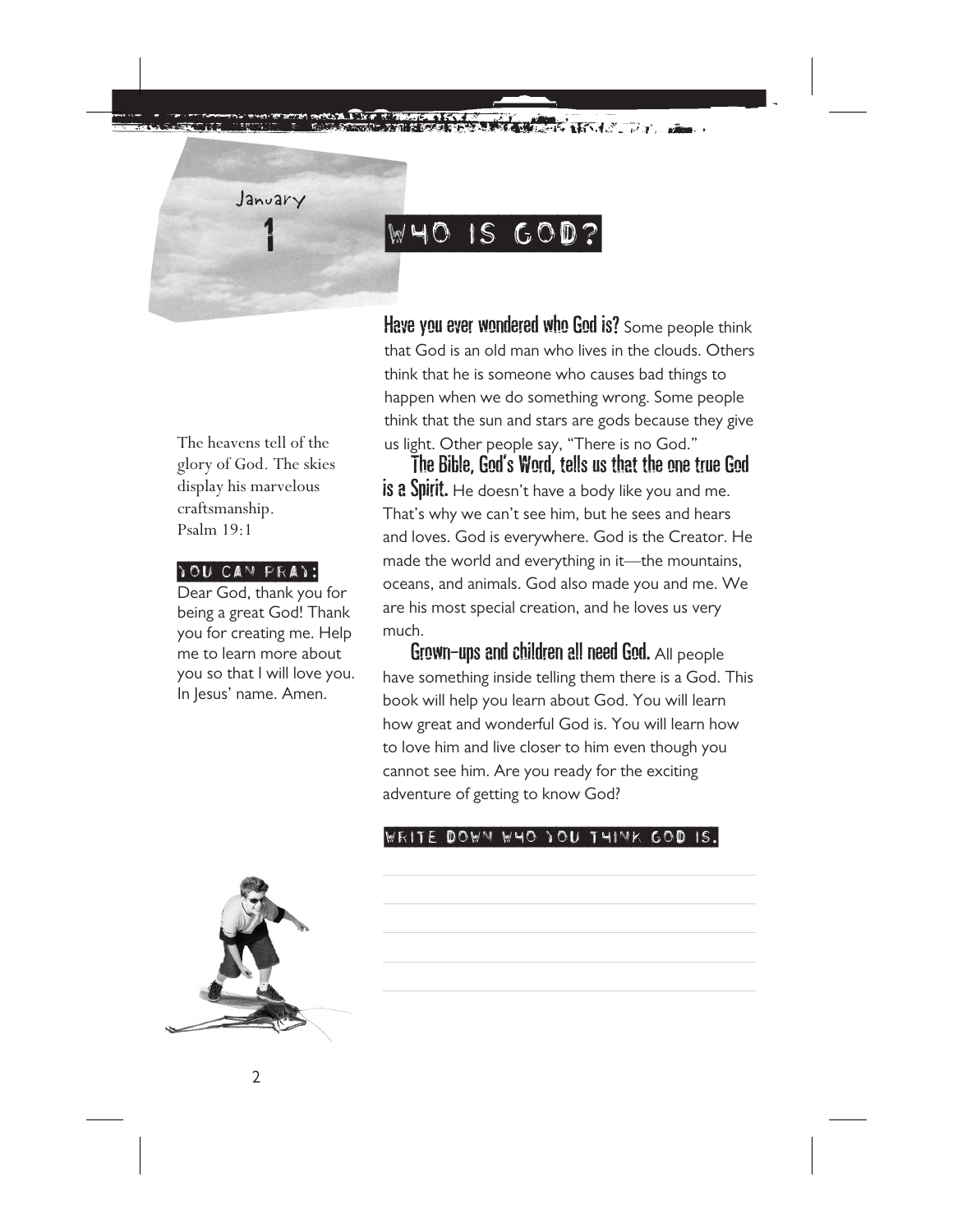

Some people worship many gods, but the Bible tells us that there is only one true living God. The Bible says that God is three Persons, but he is one God. That is something we cannot understand, but we know it is true. The Bible teaches us about God the Father, God the Son, and God the Holy Spirit. They are the three Persons.

God the Father lives in heaven, but he is every-**Where.** He is holy and without sin. God rules over his Creation. He is in control of all things. He loves everyone.

**Jesus is God the Son.** He died for our sins and rose again. All people can have their sins forgiven if they trust in Jesus as their personal Savior. After Jesus rose from the dead, he went up into heaven. Now Jesus is with his Father, God.

God the Holy Spirit came to earth after Jesus returned to heaven. He helps people to know that they are sinners. Then he comes to live in the hearts of those who trust in Jesus. The Holy Spirit also helps us understand God's Word, the Bible.

God the Father, God the Son, and God the Holy Spirit—they are the Trinity. They are three in one. All agree completely.

# CAN YOU NAME THE THREE PERSONS OF THE TRINITY?



January

**2**

The heavens tell of the glory of God. The skies display his marvelous craftsmanship. Psalm 19:1

## YOU CAN PRAY:

Dear God, thank you for sending Jesus to be our Savior. Thank you for the Holy Spirit who lives in the hearts of those who believe in Jesus. In Jesus' name. Amen.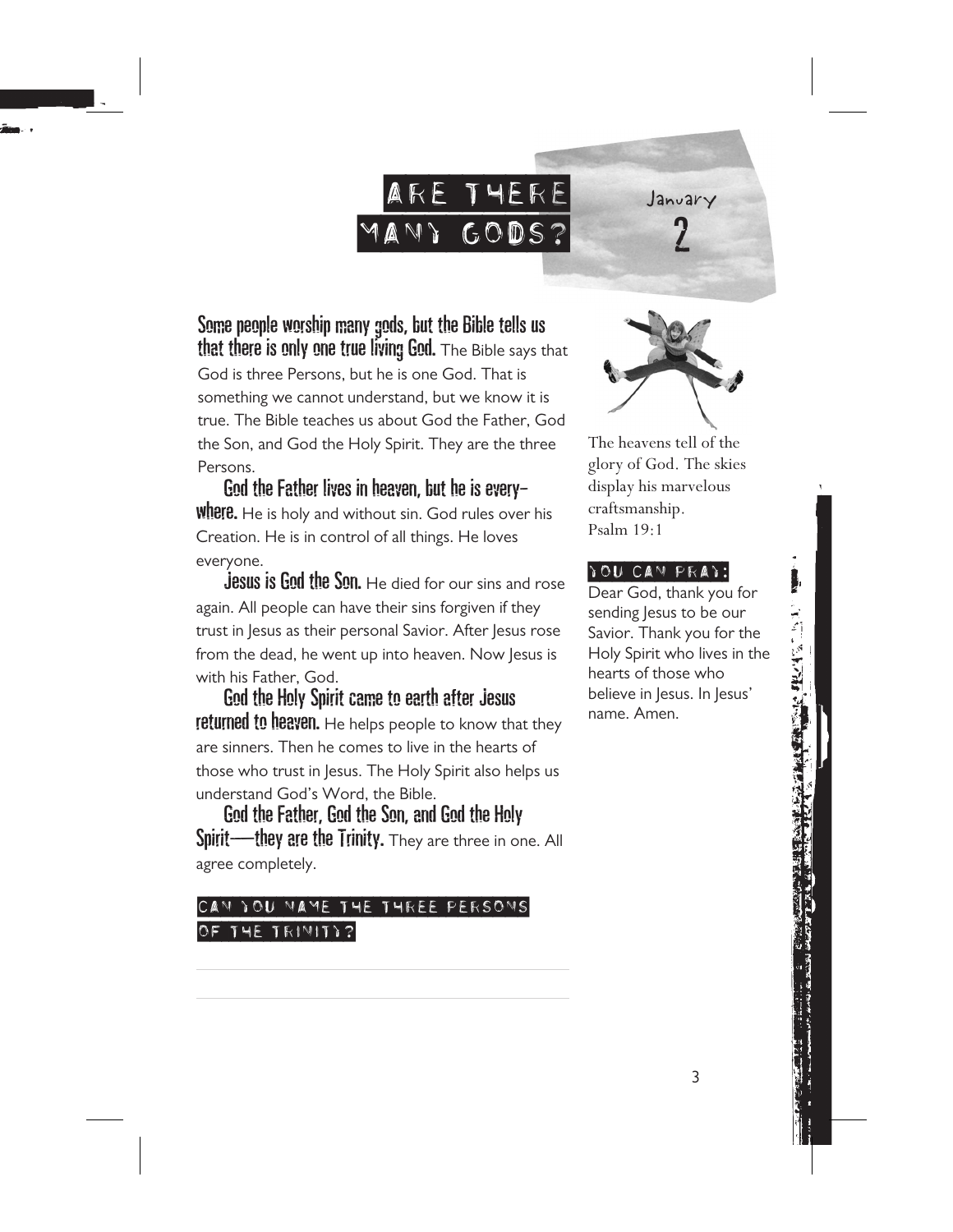**3**

The heavens tell of the glory of God. The skies display his marvelous craftsmanship. Psalm 19:1

#### YOU CAN PRAY:

Dear God, thank you that you will never leave me because you are eternal. Thank you that I can trust you because you will always be there for me. In Jesus' name. Amen.



# HOW OLD IS GOD?

Maybe you think that because God created the world, he must be at least two million years old! Wrong! God is eternal. There never has been a time that he has not existed. There will never be a time when he will stop existing.

Think of a circle. You cannot tell where the circle begins and ends. It is one continuous circle. A circle can remind you that God is eternal. The Father, the Son, and the Holy Spirit always have existed and always will. We have a hard time imagining that.

The Bible says, "You are God, without beginning or end" (Psalm 90:2). How long is that? It is forever. If you have believed in Jesus as your Savior, God has given you eternal life. Will it ever end? No! You are God's child forever! God wants to guide your life. Because he is eternal—he always has been and always will be—he can see what has happened, what is happening, and what will happen. What a guide to have! How great God is!

Will you trust your heavenly Father who is eternal? You cannot see what will happen in the future, but God sees and wants to direct your life.

### HOW WOULD YOU EXPLAIN TO A FRIEND THAT GOD IS ETERNAL?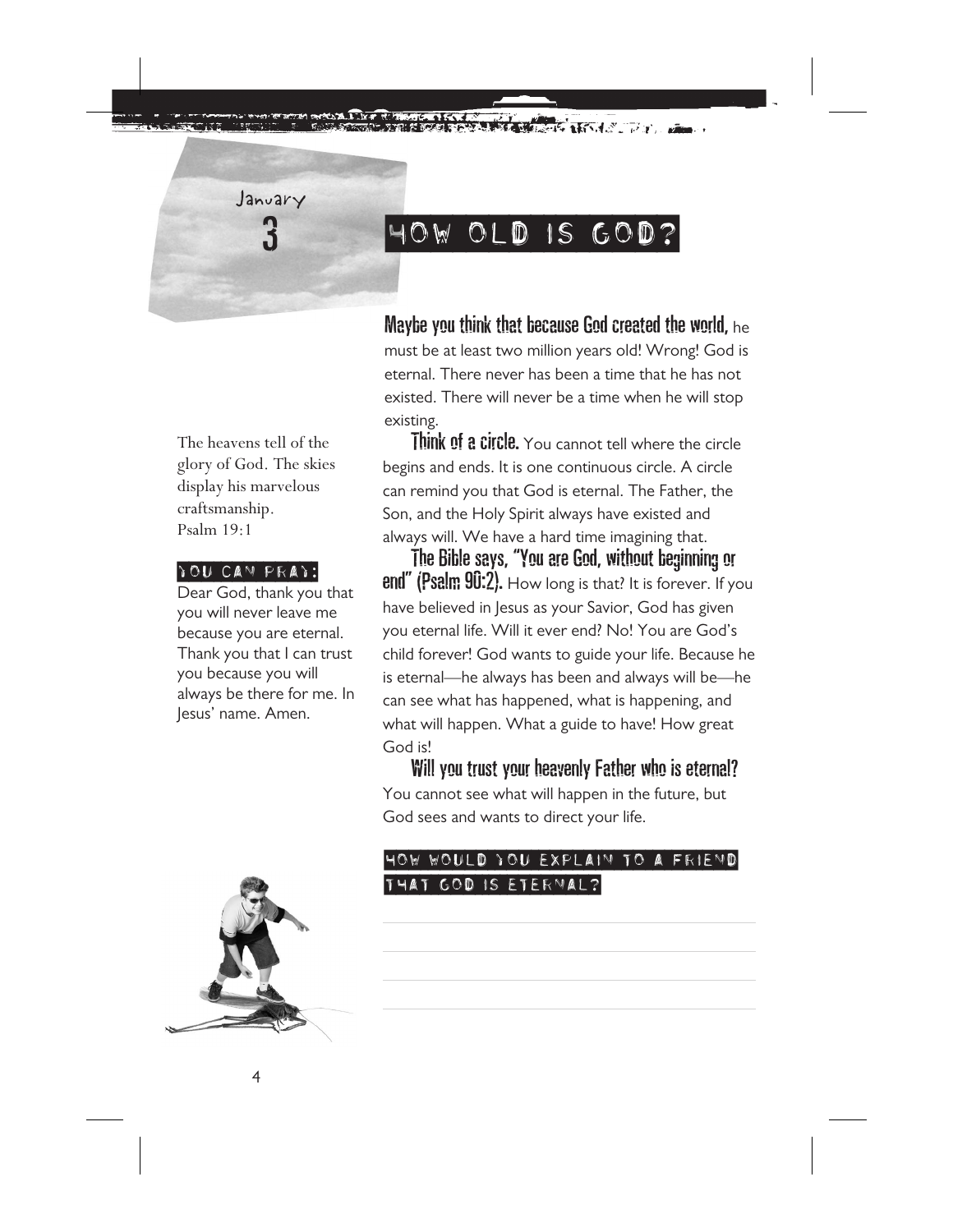# HOW POWERFUL IS GOD?

The 4.5 million-pound spaceship Columbia blasted off with a long fiery tail. Two minutes later, it had reached an altitude of 23 miles. It circled the globe at 17,000 miles per hour. Imagine the power that it took to push that huge rocket through space at that speed!

Did you know God is more powerful than that? The Bible says "his power is great" (Nahum 1:3). He made the heavens and earth. God spoke and it was there! He is almighty. He rules over all nations. God's power has no limits. He can make anything happen.

The Bible tells about Abraham and Sarah. God promised them that they would have many children, but no children were born. One day, God sent an angel to Abraham when he and Sarah were almost 100 years old. The angel told him that the following year Sarah would have a son. That was impossible! When Sarah laughed, the angel said, "Is anything too hard for the Lord?" (Genesis 18:14). Sure enough, Sarah had a son! Because God is all-powerful, he could make this impossible thing happen. The next time you have a problem, remember that God is very powerful and wants to help you.

# CAN YOU NAME SOME WAYS THAT GOD IS POWERFUL?



January

**4**

The heavens tell of the glory of God. The skies display his marvelous craftsmanship. Psalm 19:1

## YOU CAN PRAY:

Dear God, you are the mighty God! Help me to trust you when I have a problem that seems impossible. Help me to remember that you are Ruler over all. In Jesus' name. Amen.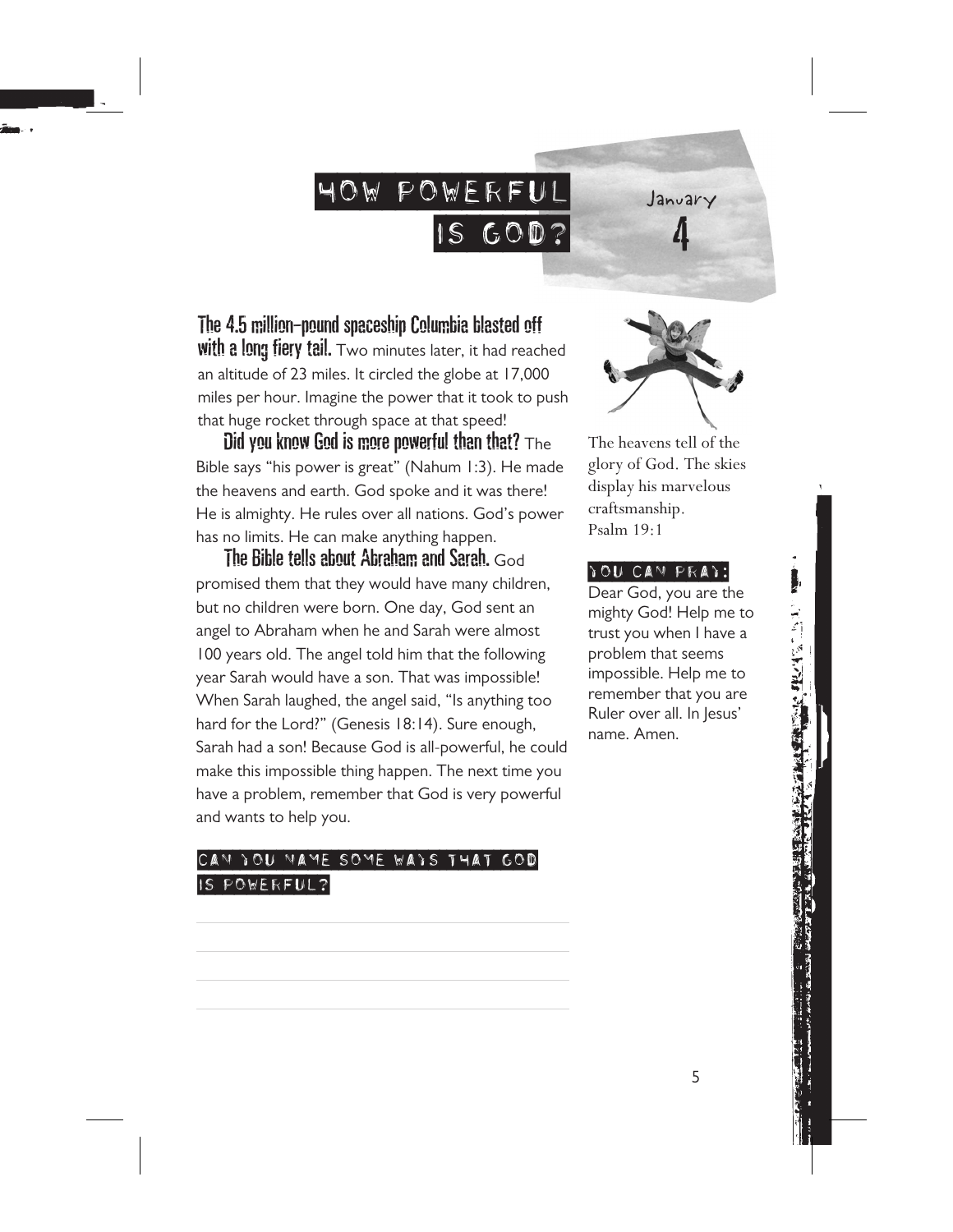**5**

# WHY DID GOD CREATE PEOPLE?

When Adam sinned, sin entered the entire human race. Adam's sin brought death, so death spread to everyone, for everyone sinned. Romans 5:12

#### YOU CAN PRAY:

Dear God, thank you for creating me. I love you and praise you because you are so great. In Jesus' name. Amen.



Have you ever wondered where all the people on earth

**Came from?** God made them all! After God made the beautiful earth, he made one man. He made that man out of the dust of the earth and breathed life into him. God called that man Adam. Later, God caused Adam to sleep and took a rib from his side to make the first woman. God gave Adam this woman, Eve, to be his wife. Adam and Eve lived in the beautiful garden that God made.

Soon Adam and Eve had many children. When the children grew up, they had children. Soon there were many people on the earth. Today there are so many people it is hard to count them all!

God did not create people because he was lonely.  $He$ made us so that we could love him and praise him. The Bible says, "How great is the Lord, and how much we should praise him" (Psalm 48:1). God wants people to praise him because he is great and good.

When you see all that God has made, you can say, "How great God is!" You can praise him when you pray. Tell him that you love him and that you need him. You can never praise God enough.

## WRITE DOWN THREE THINGS YOU CAN PRAISE GOD FOR TODAY.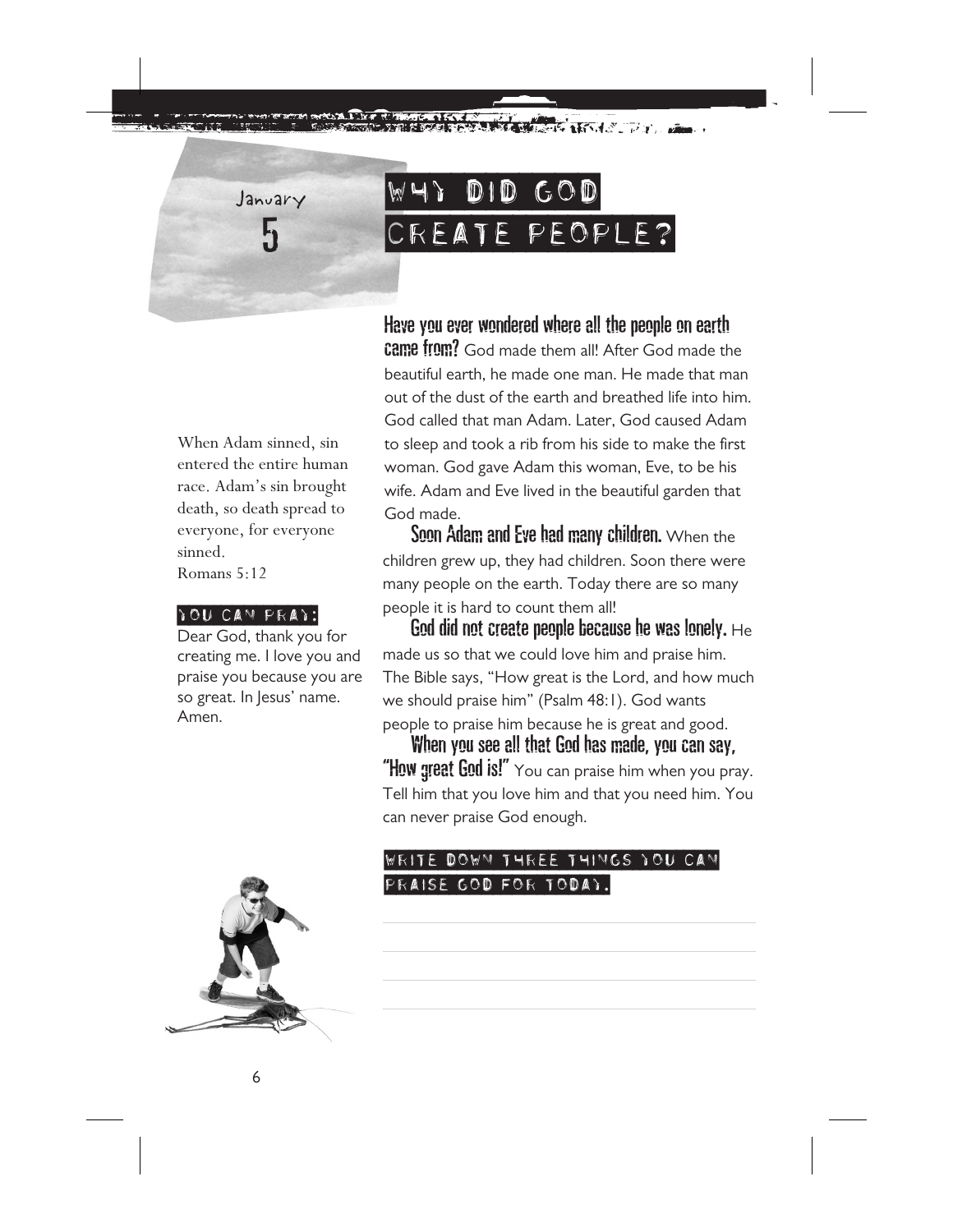# HOW DID SIN ENTE THE WORLD?

# God made everything in the world beautiful and good. But

many things in our world are not beautiful and good anymore. There is sickness, sadness, fighting, and killing. Why did things go so wrong?

God placed the very first people, Adam and Eve, in the Garden. He told them they were not to eat the fruit from one certain tree or they would die. God's enemy, Satan, tricked Eve into eating the fruit. Adam ate it too. In choosing to disobey God, they sinned.

God told Adam that they would have to leave the **Garden.** They would have pain and sickness and their bodies would die. Sin separated Adam and Eve from God, who is holy and perfect.

Ever since Adam and Eve sinned, everyone is born sinful and separated from God. The Bible says "all have sinned" (Romans 3:23). Sin is thinking, saying, or doing things that break God's laws. It is sin in your heart that causes you to do bad things. You cannot get rid of your sin by yourself. You deserve to be punished for your sin. Only God can forgive you so that you will not be separated from him forever.

# SAD THINGS HAPPENED WHEN ADAM AND EVE SINNED?



January

**6**

When Adam sinned, sin entered the entire human race. Adam's sin brought death, so death spread to everyone, for everyone sinned. Romans 5:12

## YOU CAN PRAY:

Dear God, thank you that you love me even though I have sinned. Thank you that you forgive me. In Jesus' name. Amen.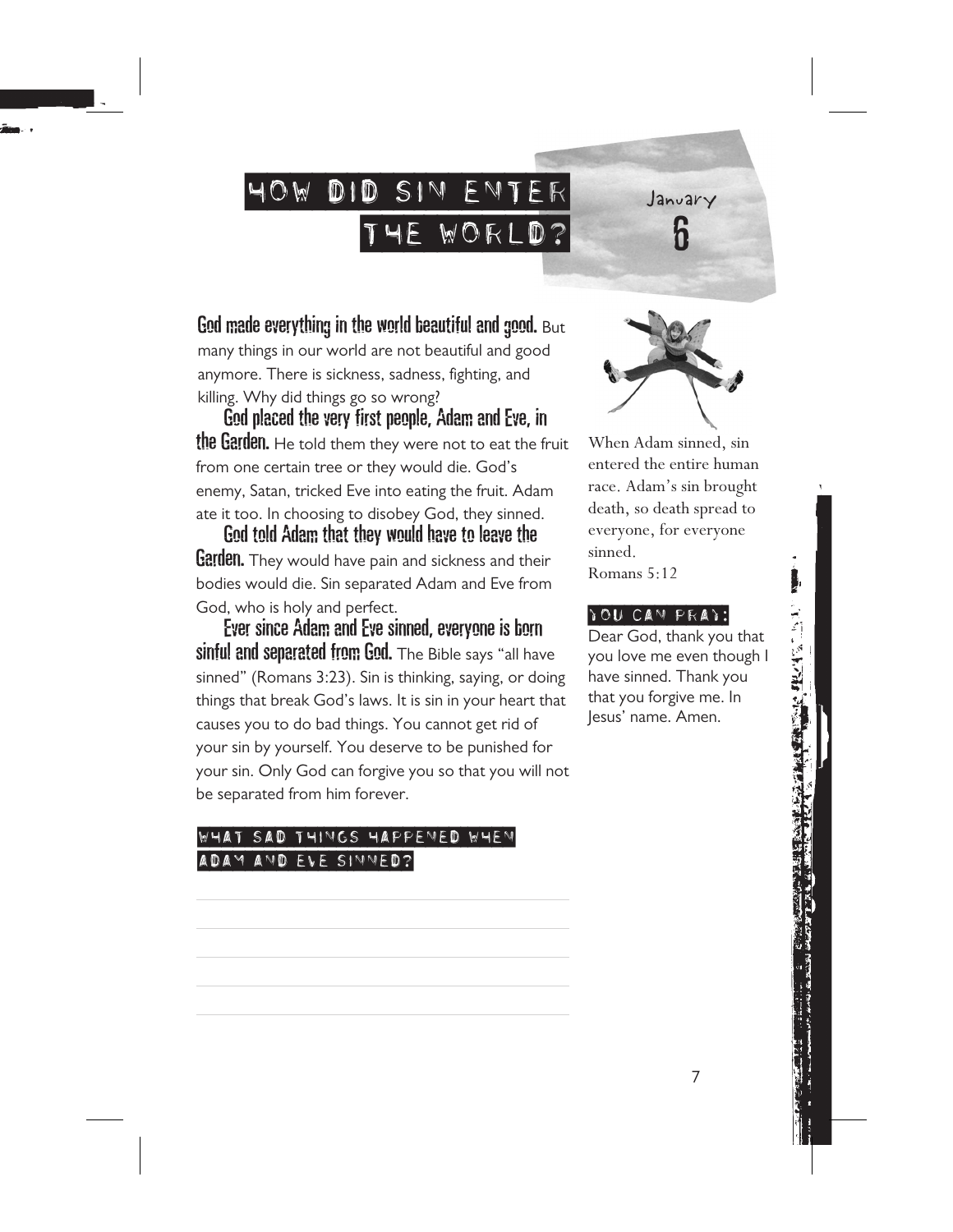**7**

When Adam sinned, sin entered the entire human race. Adam's sin brought death, so death spread to everyone, for everyone sinned. Romans 5:12

#### YOU CAN PRAY:

Dear God, thank you for sending your only Son, Jesus, to die on the cross for me. Thank you for your great love. In Jesus' name. Amen.



# DID GOD D BOUT SIN?

# The most wonderful story in all the world is the story of what God did so that we could have our sins forgiven. After Adam and Eve sinned, God promised to send a

Savior. You and I know today that the Savior is the Lord Jesus Christ, God's only Son. He was born into this world as a baby. When he became a man, he gave himself to die on the cross for our sins.

As Jesus died, God placed upon him the sins of the whole world. The Bible says, "God made Christ, who never sinned, to be the offering for our sin" (2 Corinthians 5:21). Jesus did not deserve to die. He had no sin of his own. He was perfect, but he took your place on the cross. If Jesus had not given his precious blood to take your punishment, you could never be forgiven of your sins. Jesus died and was buried. Three days later God brought him back to life. Jesus later returned to heaven where he is alive today. God kept his promise to pay for sin. He sent his own beloved Son to be the Savior of the world.

## WRITE DOWN WHY YOU THINK JESUS HAD TO DIE.